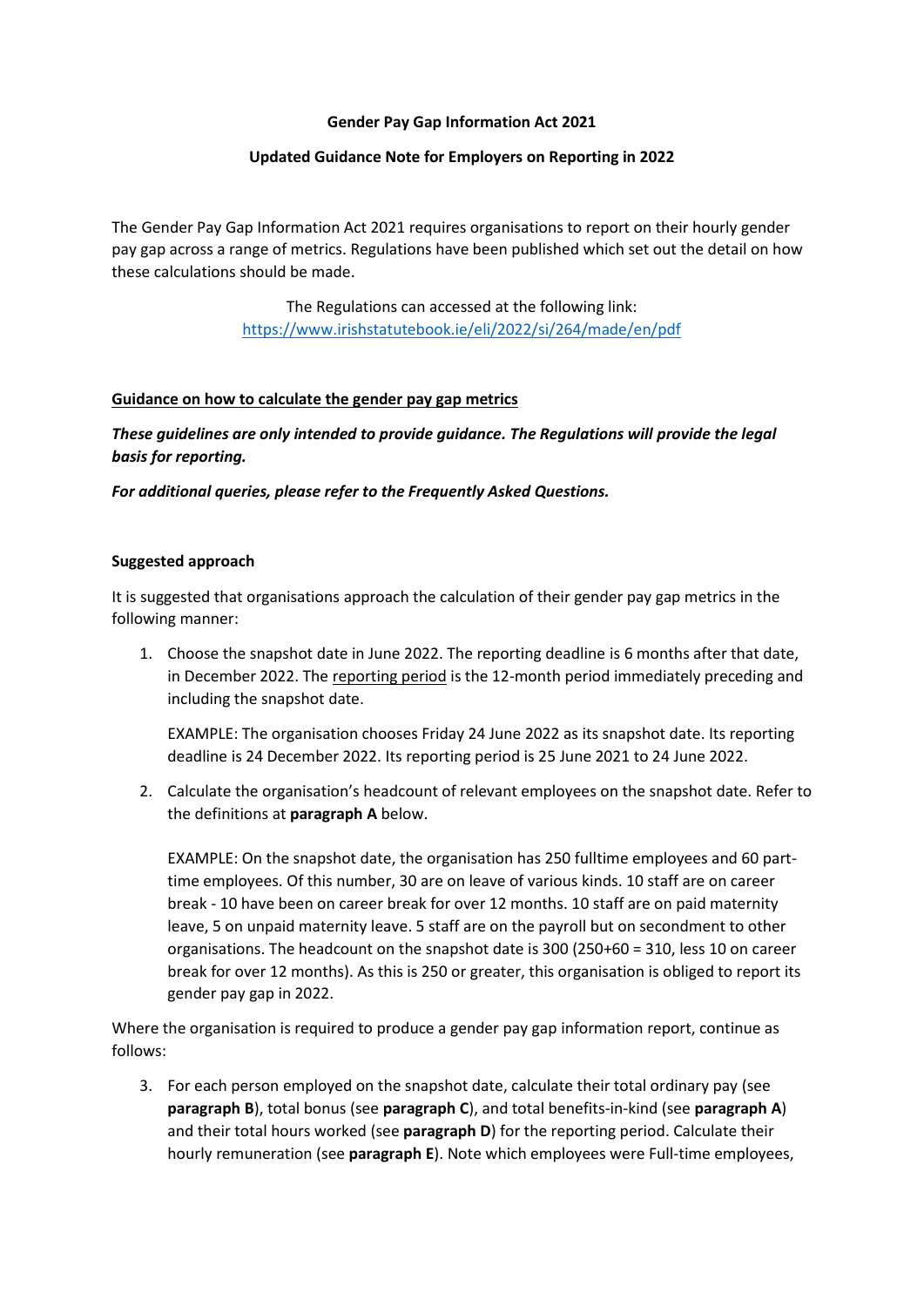Part-time employees (see **paragraph A**) or on Temporary Contracts over the reporting period.

- 4. Calculate the % of male and of female employees paid bonuses (see **paragraph F**).
- 5. Calculate the % of male and of female employees who received benefits in kind (see **paragraph G**).
- 6. Organise the employees into quartiles based on hourly remuneration of all male & female fulltime employees and calculate the proportions of male and female employees in each quartile (see **paragraph H**).
- 7. Calculate the mean hourly remuneration of male and of female employees, then calculate the gender pay gap in mean hourly remuneration of all employees (see **paragraph I**). Do the same for male and female part-time employees and for male and female employees on temporary contracts.
- 8. Calculate the median hourly remuneration of male and of female employees, then calculate the pay gap in median hourly remuneration of all employees (see **paragraph J**). Do the same for male and female part-time employees and for male and female employees on temporary contracts.
- 9. Calculate the mean bonus remuneration of male and of female employees, then calculate the pay gap in mean bonus remuneration of all employees (see **paragraph K**).
- 10. Calculate the median bonus remuneration of male and of female employees, then calculate the gender pay gap in median bonus remuneration of all employees (see **paragraph L**).

# **A. Definitions**

"allowance" means a sum of money payable to a relevant employee in relation to additional duties of the employee; the location of the employee's place of employment; the purchase, lease or maintenance of a vehicle or item used by the employee for the purposes of his or her employment; or, the recruitment and retention of the employee. It does not include reimbursement of expenditure wholly and necessarily incurred by him or her in the course of his or her employment, for example, reimbursement for travel expenses related to their work.

"benefits in kind" includes any non-cash benefit of monetary value provided to an employee. This would include the provision of a company car, voluntary health insurance, stock options, or share purchase schemes.

"part-time employee" has the meaning given in s.7 of the Protection of Employees (Part-Time Work) Act, 2001

"piecework" means work in respect of which a relevant employee is entitled to be paid by reference to the number of pieces made or processed, or the number of tasks performed, by the employee, rather than by reference to a period of time worked.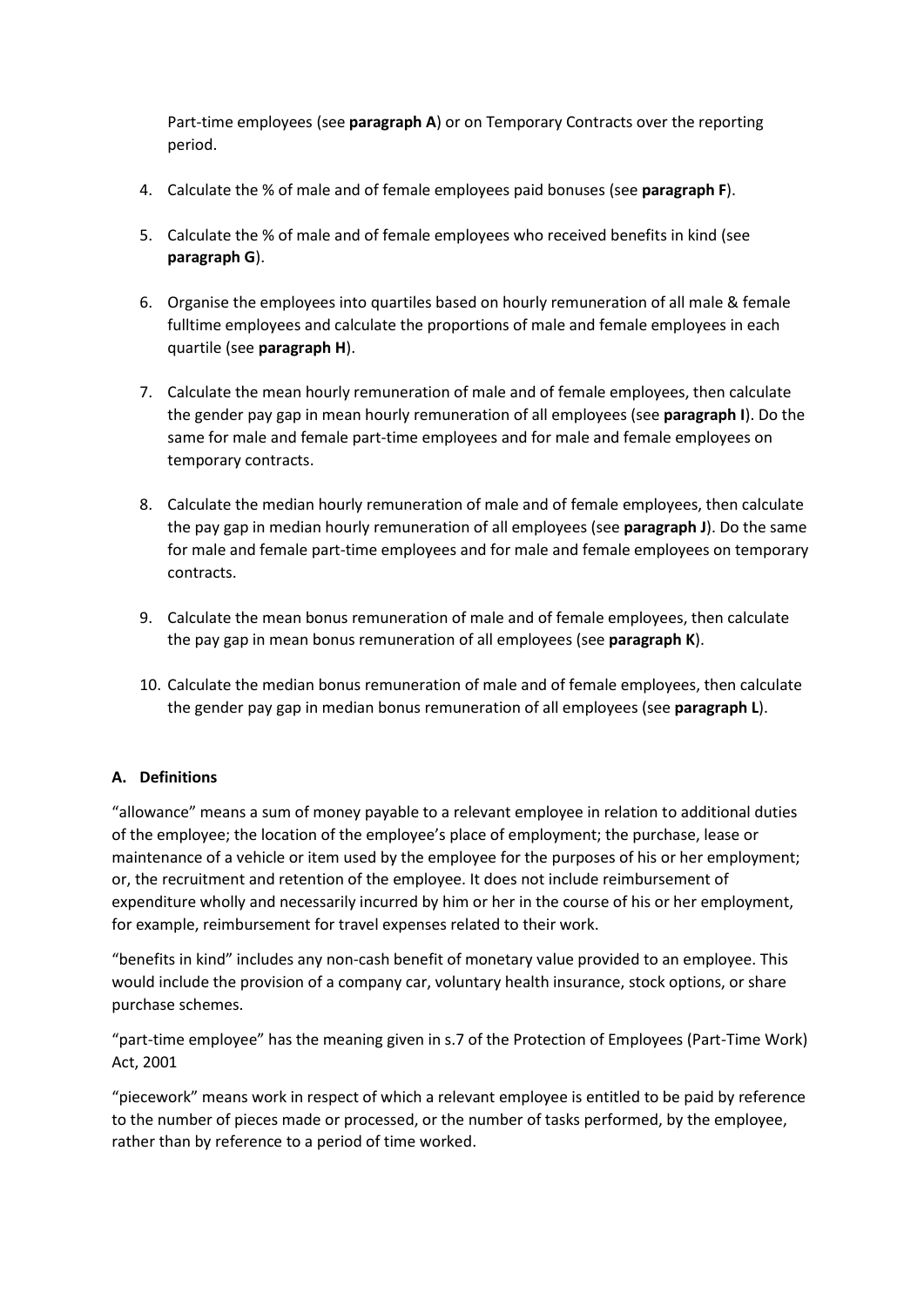"relevant employee" means a person who is an employee for the purposes of the Employment Equality Act 1998 and is employed by the relevant employer on the snapshot date.

"relevant employer" means an employer with over 250 employees on the snapshot date.

"shift premium pay" means the difference between basic pay and any higher rate paid by the employer for work during different times of the day or night.

### **B. What should be included under ordinary pay?**

Ordinary pay should be calculated before deductions at source, for example income tax.

Ordinary pay includes:

- the normal salary paid to the employee;
- allowances;
- any overtime payments;
- pay for piecework;
- shift premium pay;
- pay for sick leave;
- any salary top-ups for statutory leaves like maternity leave/paternity leave/parent's leave;
- pay for gardening leave.

Allowances includes payments for additional duties; related to location; for the purchase, lease or maintenance of a vehicle or other item; and, for the recruitment or retention of an employee.

For the purposes of calculating hourly pay, redundancy payments can be discounted. Reimbursement for expenses, such as travel & subsistence should also be discounted.

#### **C. What should be included in bonus calculations?**

Bonus pay should be calculated before deductions at source, for example income tax.

Bonus pay should include all bonuses awarded to an employee for the period in question. This would include bonus payments in the form of money, vouchers, securities, securities options, or interests in securities, or, which relate to profit sharing, productivity, performance, incentive or commission.

Bonus pay does not include any ordinary pay, overtime pay, or redundancy or termination of employment payments.

Any payments in the form of securities should be treated as if they were paid to the employee at the time the remuneration is provided, and at the nominal value at that point.

For the purposes of calculating bonus payments, "securities" have the same meaning as in s.64 (1) of the Companies Act 2014 and "nominal value" has the same meaning as s.64 (1) of the Companies Act 2014.

#### **D. How should total hours worked be calculated?**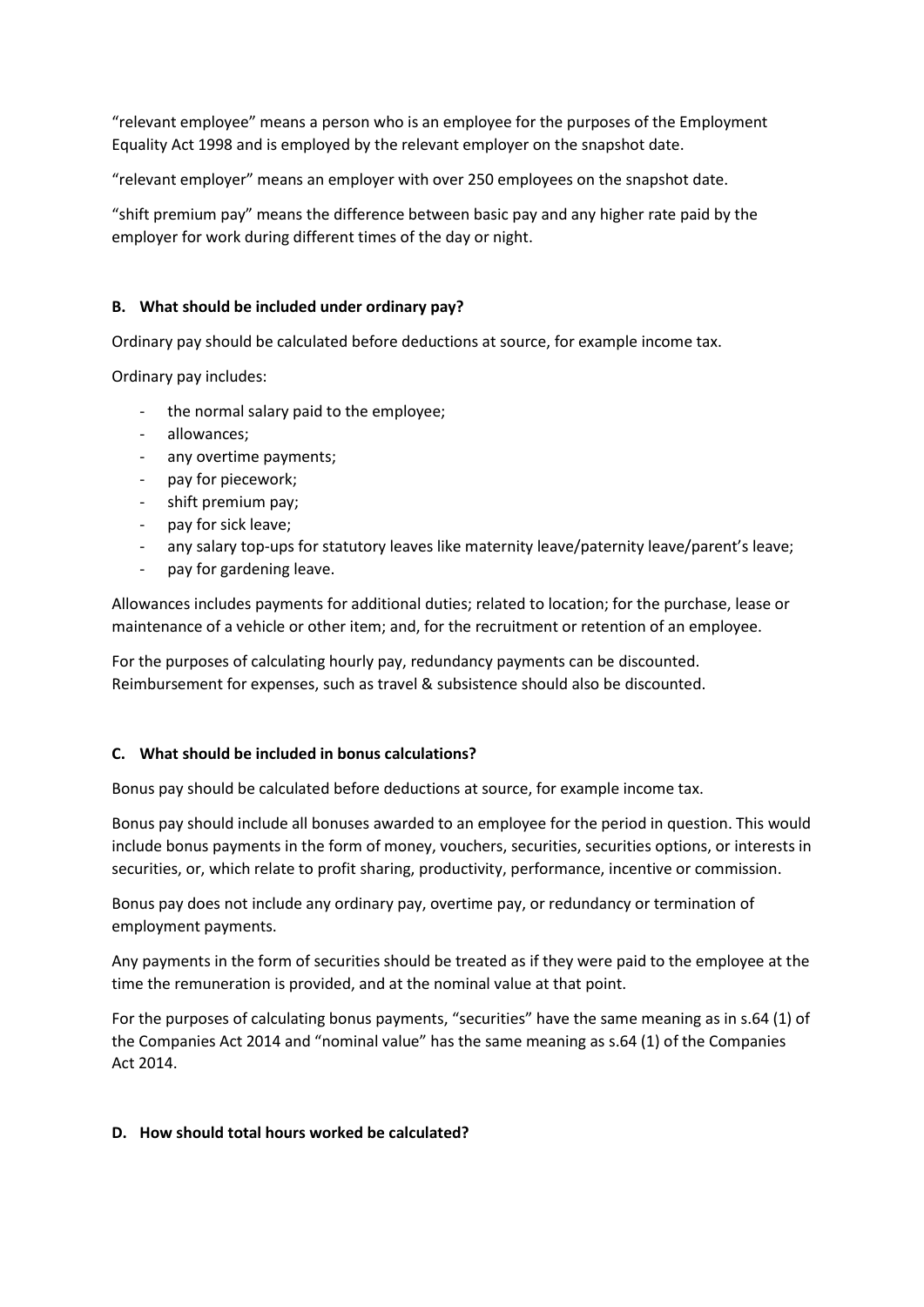**Method 1:** Where the employee's exact hours worked are recorded for the reporting period, this should be used. Working hours includes hours when an employee is available, and required to be available, at or near a place of work for the purposes of working. This only includes hours when the worker is awake for the purposes of working, even if a worker by arrangement sleeps at or near a place of work and the employer provides suitable facilities for sleeping.

Where exact hours worked are not recorded for an employee, the total hours worked for the reporting period may be calculated using the following methods, as appropriate.

**Method 2:** Where an employee has normal set working hours, the number of hours worked in the relevant 12-month reporting period can be derived from the number of normal working hours in a week under the employee's contract of employment, or terms of employment, multiplied by the number of weeks in the reporting period.

**Method 3:** Where the employee has no normal working hours, or the number of the normal working hours is not consistent, for example, where the employee works longer hours at certain times, the number of working hours in the 12-month reporting period for the employee may be determined as follows —

(i) Where an employee has worked for not less than 12 weeks during the relevant pay period the following formula should be used

$$
\frac{A}{12}x\;52.14
$$

where —

A is the total number of working hours of the employee during the period of 12 weeks ending with the last full week of the relevant pay period, or

- (ii) Where the relevant employee has worked for less than 12 weeks during the relevant pay period or it is not reasonable possible for the relevant employer concerned to calculate the total number of working hours of the relevant employee concerned during the relevant pay period concerned, be a number that fairly represents that employee's number of working hours in a year, having regard to –
	- a. The average number of working hours in a week that the employee could expect to work under his or her contract of employment or terms of employment, and
	- b. The average number of working hours in a week of other employees engaged in a comparable employment for the same relevant employee

**Method 4:** Alternatively, where the employee is paid on the basis of piecework, the number of hours worked in a week for the employee is the number of hours of output work for that employee in the week within which the snapshot date falls. The employee's total hours worked in the reporting period is then derived from the hours worked in that week, multiplied by the number of weeks in the reporting period.

# **E. How is hourly remuneration calculated?**

In order to calculate the hourly remuneration of an employee, as employer must identify all payments made to the employee in respect of the reporting period. This includes ordinary pay and bonus pay. These should be added together to reach a total sum.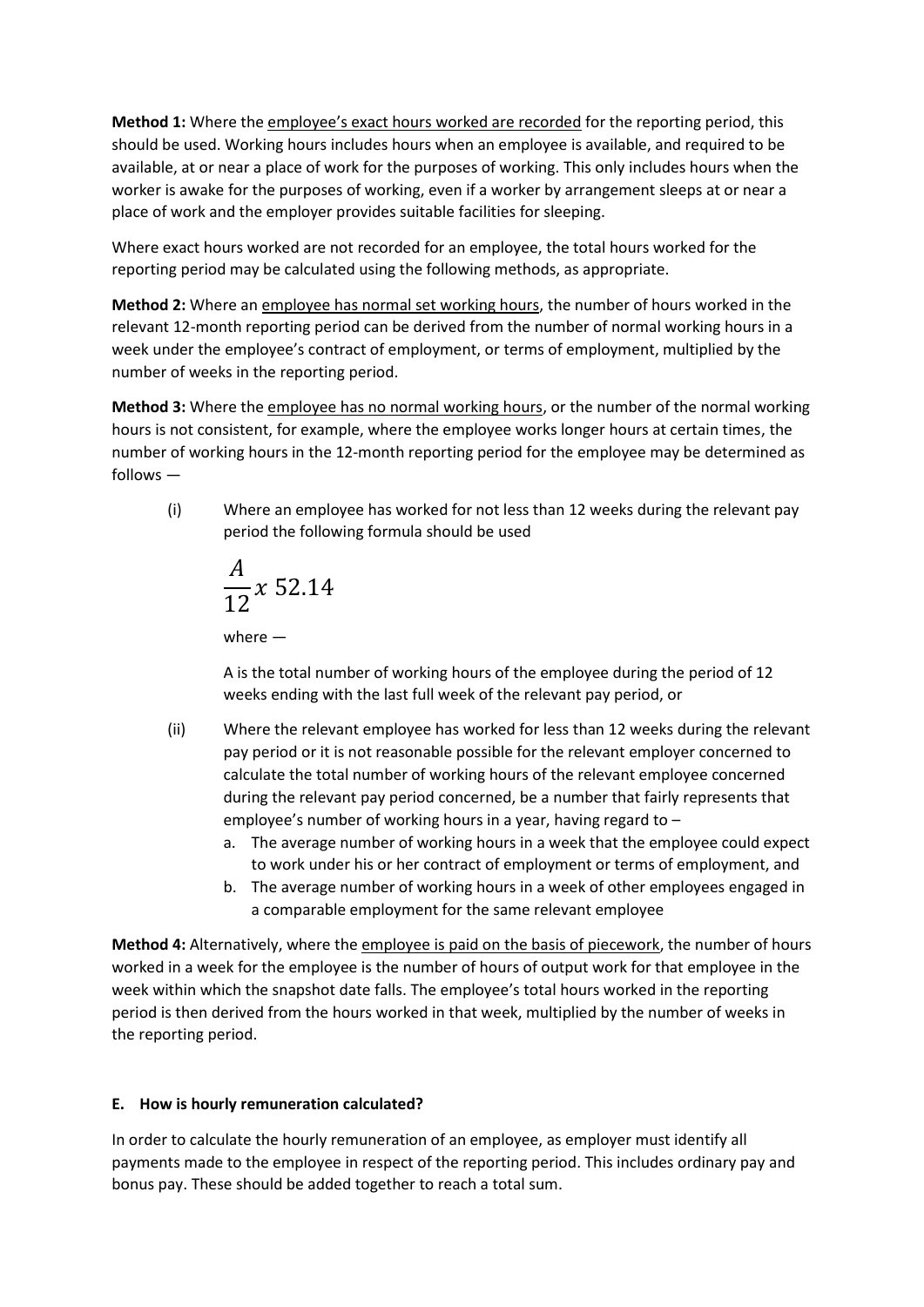Where an employee has received a payment in the 12-month reporting period for hours worked outside this period, those should be excluded. For example, where there is back-pay for an earlier period of work, this should be excluded.

Where the bonus period is not the same as the reporting period being used for the calculation, then only the bonus relevant to the 12-month reference period should be included. If a bonus is paid within the 12-month period but includes an payment in respect of a period of time prior to those 12 months, that element should be excluded.

The following steps can be taken to make this calculation:

- Step 1: Identify all amounts of ordinary pay and bonus pay paid to the employee during the relevant pay period.
- Step 2: Where an amount identified under Step 1 is an amount of ordinary pay, exclude any amount that would normally fall to be paid in a different payperiod.
- Step 3: Where an amount identified under Step 1 is an amount of bonus pay, and is paid in respect of a period ("the bonus period") which is not the same length as the relevant pay period, divide the amount by the length of the bonus period (in days) and multiply it by the length of the relevant pay period (in days).
- Step 4: Add together the amounts identified under Step 1 (as adjusted, where necessary, under Steps 2 and 3).
- Step 5: Divide the amount found under Step 4 by the total number of hours worked by the employee in the pay period.

# **F. Calculating the proportions of male and of female employees who received bonus remuneration**

The proportion of relevant employees of the male gender who were paid bonus remuneration must be expressed as a percentage of relevant employees of the male gender and is to be determined as follows—

$$
\frac{A}{B}x\ 100
$$

where—

A is the number of relevant employees of the male gender who were paid bonus remuneration in respect of the reporting period, and

B is the number of relevant employees of the male gender.

The proportion of relevant employees of the female gender who were paid bonus remuneration must be expressed as a percentage of relevant employees of the female gender and is to be determined as follows—

$$
\frac{A}{B}x\;100
$$

where—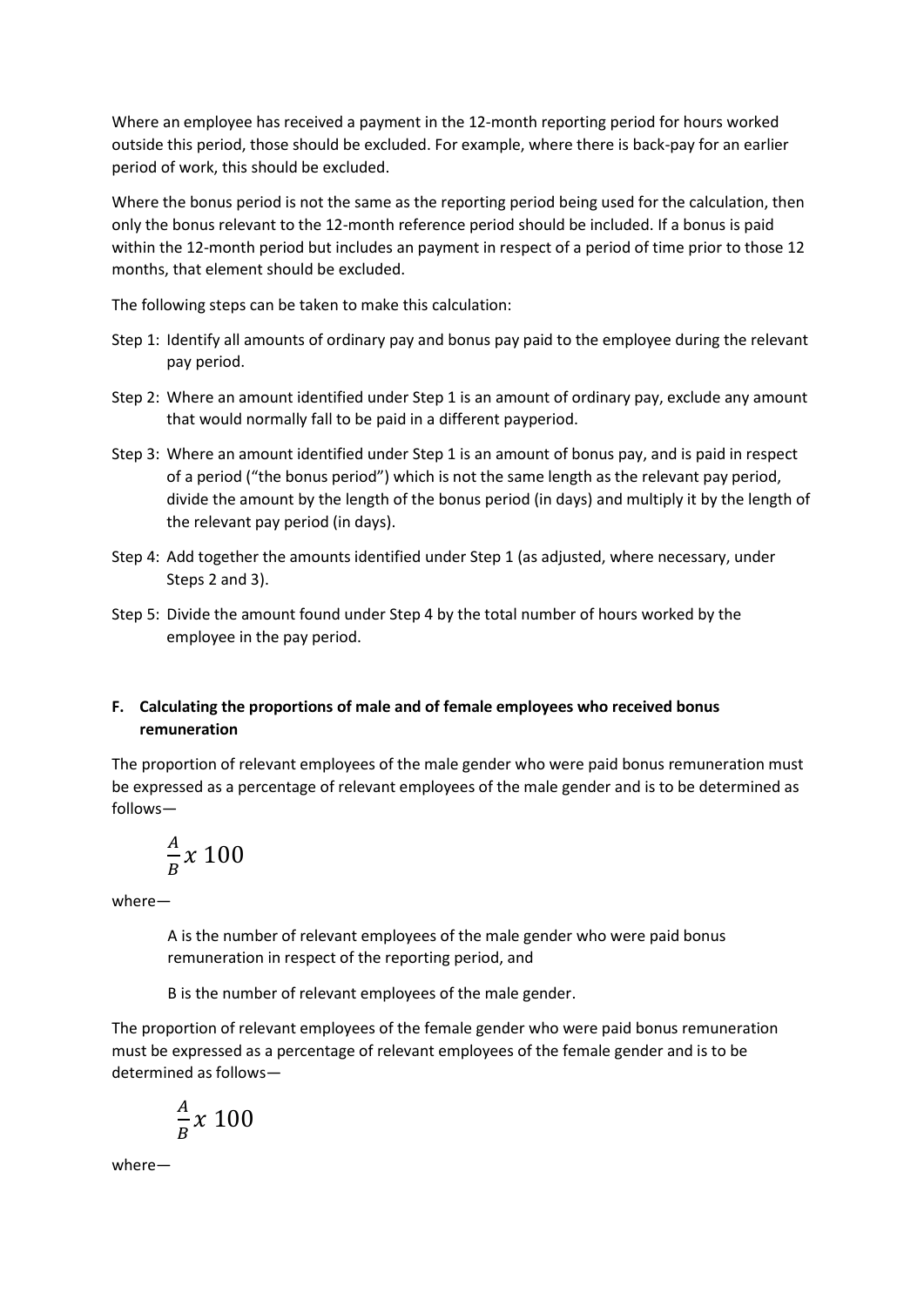A is the number of relevant employees of the female gender who were paid bonus remuneration in respect of the reporting period, and

B is the number of relevant employees of the female gender.

## **G. Calculating the proportions of male and of female employees who received benefits-in-kind**

The proportion of relevant employees of the male gender who were paid benefits-in-kind must be expressed as a percentage of relevant employees of the male gender and is to be determined as follows—

$$
\frac{A}{B}x\ 100
$$

where—

A is the number of relevant employees of the male gender who were paid benefits-in-kind during the relevant period, and

B is the number of relevant employees of the male gender.

The proportion of relevant employees of the female gender who were paid benefits-in-kind must be expressed as a percentage of relevant employees of the female gender and is to be determined as follows—

$$
\frac{A}{B}x\ 100
$$

where—

A is the number of relevant employees of the female gender who were paid benefits-in-kind during the relevant period, and

B is the number of relevant employees of the female gender.

#### **H. How are quartiles to be calculated?**

In order to group employees into quartile pay bands, the employer must create a ranking of employees based on their hourly remuneration from lowest to highest. This is then divided into quartiles: lower, lower middle, upper middle and upper.

The employer then needs to express the proportion of male and female employees in each quartile as a percentage e.g. percentage of male employees in the lower quartile and percentage of female employees in the lower quartile (and so on).

If there are a large number of employees with the same hourly remuneration then it is possible that some of those employees will fall into different quartiles so employers should try to ensure that there is a proportional representation of genders with that hourly remuneration level across those quartiles.

The proportions of relevant employees of the male and female gender in the lower, lower middle, upper middle and upper quartile pay bands can be determined as follows.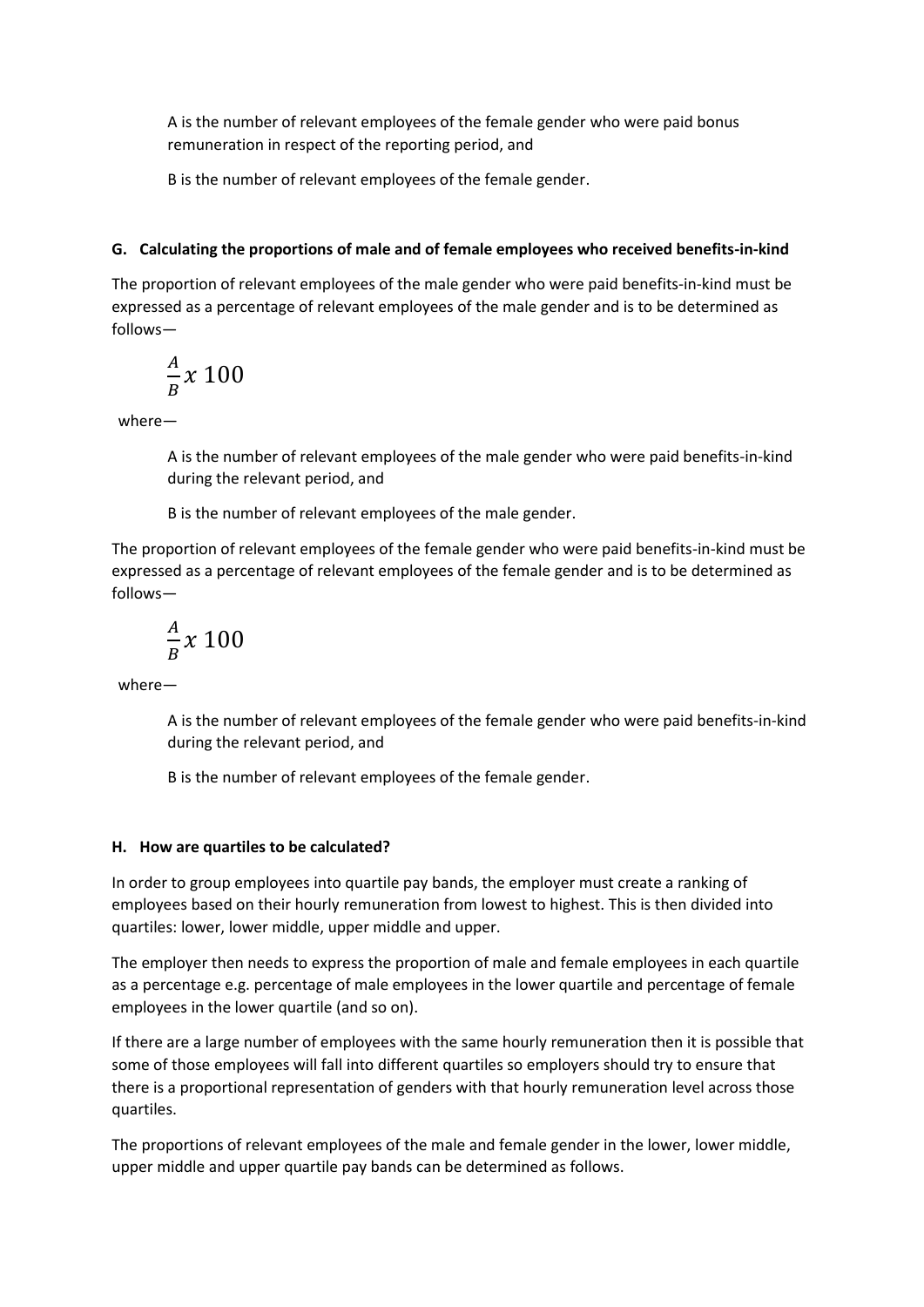- Step 1: Determine the hourly remuneration for each relevant employee of the male and female gender and then rank those employees in order from lowest paid to highest paid.
- Step 2: Divide the employees, as ranked under Step 1, into four sections, each comprising (so far as possible) an equal number of employees, to determine the lower, lower middle, upper middle and upper quartile pay bands.
- Step 3: The proportion of relevant employees of the male gender within each quartile pay band must be expressed as a percentage of the relevant employees within that band as follows—

$$
\frac{A}{B}x\ 100
$$

where —

A is the number of relevant employees of the male gender in that quartile pay band, and

B is the number of relevant employees in a quartile pay band.

Step 4: The proportion of relevant employees of the female gender within each quartile pay band must be expressed as a percentage of the relevant employees within that band as follows—

$$
\frac{A}{B}x\ 100
$$

where —

A is the number of relevant employees of the female gender in that quartile pay band, and

B is the number of relevant employees in a quartile pay band.

## **I. Calculating the difference between the mean hourly remuneration of relevant employees of the male gender and that of relevant employees of the female gender**

The difference between the mean hourly remuneration of relevant employees of the male gender and that of relevant employees of the female gender must be expressed as a percentage of the mean hourly remuneration of relevant employees of the male gender and is to be determined as follows—

$$
\frac{(A-B)}{A} \times 100
$$

where —

A is the mean hourly remuneration of all relevant employees of the male gender; and

B is the mean hourly remuneration of all relevant employees of the female gender.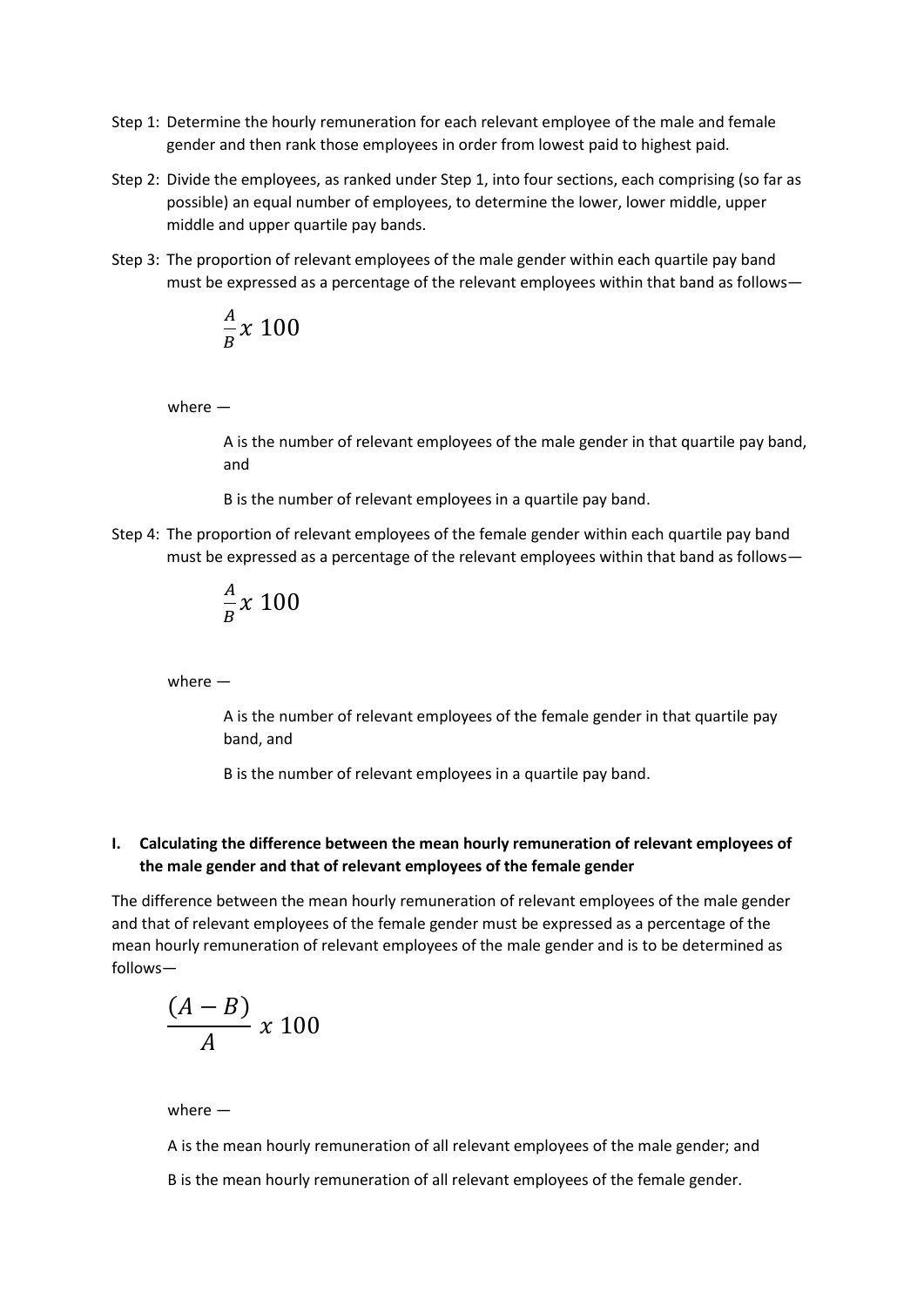# **J. Calculating the difference between the median hourly remuneration of relevant employees of the male gender and that of relevant employees of the female gender**

The difference between the median hourly remuneration of relevant employees of the male gender and that of relevant employees of the female gender must be expressed as a percentage of the mean hourly remuneration of relevant employees of the male gender and is to be determined as follows—

$$
\frac{(A-B)}{A} \times 100
$$

where —

A is the median hourly remuneration of all relevant employees of the male gender; and

B is the median hourly remuneration of all relevant employees of the female gender.

## **K. Calculating the difference in mean bonus remuneration of relevant employees of the male gender and that of relevant employees of the female gender**

The difference between the mean bonus remuneration paid to relevant employees of the male gender and that paid to relevant employees of the female gender must be expressed as a percentage of the mean bonus remuneration paid to male relevant employees and is to be determined as follows—

$$
\frac{(A-B)}{A} \times 100
$$

where —

A is the mean bonus remuneration paid during the reporting period to relevant employees of the male gender who were paid bonus remuneration during that period; and

B is the mean bonus remuneration paid during the relevant period to relevant employees of the female gender who were paid bonus remuneration during that period.

### **L. Calculating the difference in median bonus remuneration of relevant employees of the male gender and that of relevant employees of the female gender**

The difference between the median bonus remuneration paid to relevant employees of the male gender and that paid to relevant employees of the female gender must be expressed as a percentage of the median bonus remuneration paid to relevant employees of the male gender and is to be determined as follows—